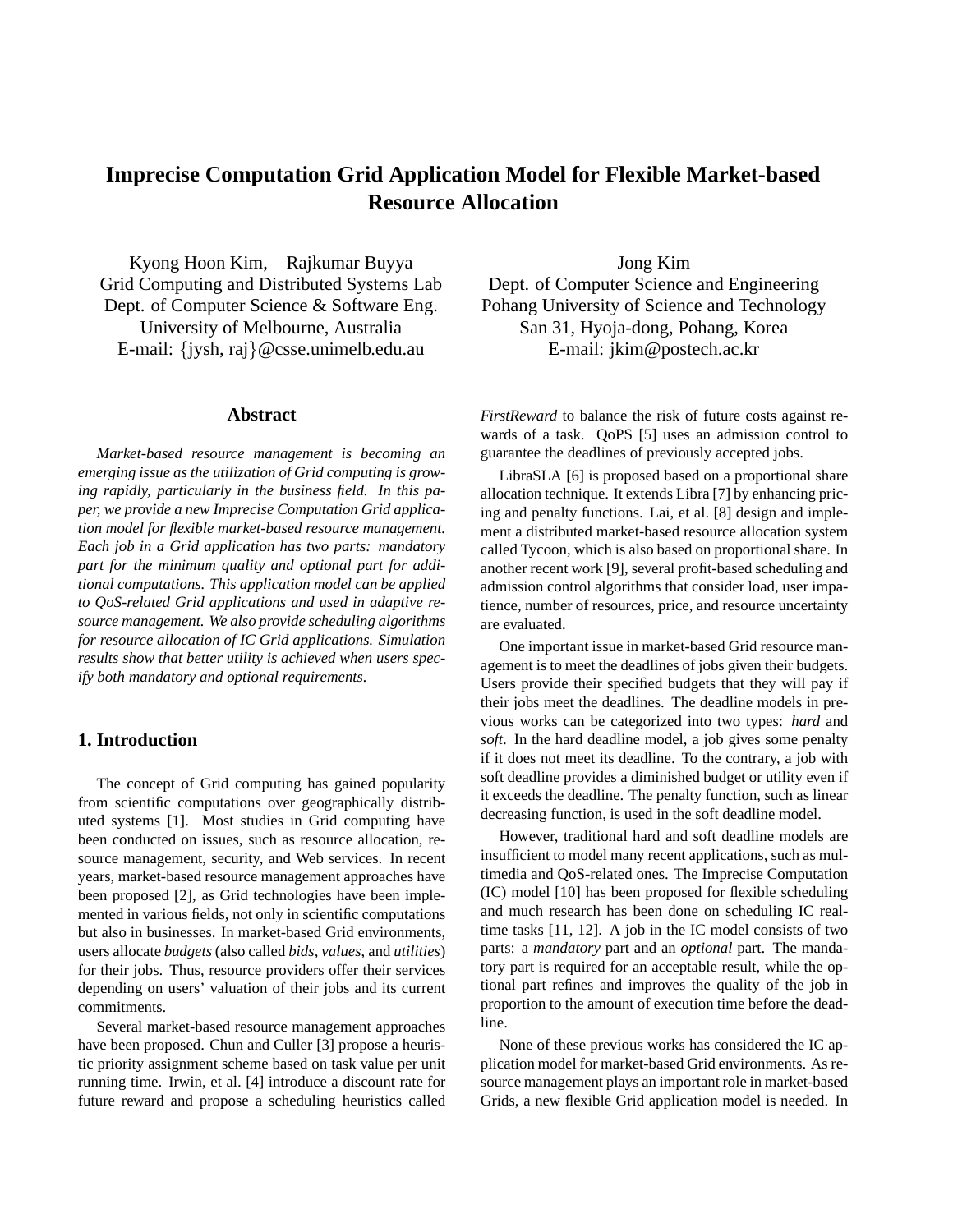this paper, we apply the IC model to Grid application model for the purpose of flexible market-based resource management and modelling of target Grid applications, such as distributed multimedia services. We also provide a resource allocation scheme with several scheduling algorithms.

The remainder of this paper is organized as follows. In Section 2, we describe the IC Grid application model and list examples of its applications it can support. Section 3 explains the proposed resource allocation scheme and scheduling algorithms. We show simulation results in Section 4 and conclude the paper in Section 5.

# **2. Imprecise Computation Grid Application Model**

In the proposed IC Grid application model, a Grid application  $\tau_i$  is composed of  $p_i$  independent IC jobs. Each job of a Grid application  $\tau_i$  is defined by the following parameters.

- **Hard deadline**  $(d_i)$ : The Grid application specifies the relative hard deadline  $d_i$  from the submission time, within which at least the mandatory part of the job must be completed.
- **Length of mandatory part**  $(m_i)$ : The mandatory part of an IC job requires  $m_i$  MIs (Million Instructions).
- **Length of optional part**  $(o_i)$ : The optional part of an IC job requires  $o_i$  MIs.
- **Mandatory budget**  $(b_i^m)$ : If the mandatory part of a job is finished before its deadline, the application user pays the mandatory budget  $b_i^m$  to the resource.
- **Budget function for optional execution**  $(b_i^o(l))$ : The budget for the optional part of a job is defined as a function of the length of executed optional part  $l$  (0  $\leq$  $l \leq o_i$ ).

In market-based Grids, users assign a portion of budget for their applications to be run on the Grid. If the quality of the application results satisfies the user's requirement, the resource obtains the specified budget from that user. Since the mandatory part is the minimum requirement of an IC job, the resource site will receive a minimum budget  $b_i^m$ .

In case of optional parts of jobs, the budget depends on how much optional parts are executed before the deadline. The budget (as for reward in [12]) for the optional part is determined by the function  $b_i^o(l)$  of executed optional part length l. This budget function is generally a non-decreasing function, so that higher budget is payable for executing more optional parts. Figure 1(a) shows the budget function of an IC job's optional execution, while Figure 1(b) shows the budget function of an entire job depending on both its



(a) budget function for optional part

(b) budget function for job

**Figure 1. Budget Function for IC Job**

mandatory and optional part execution. The budget is given according to the amount of executed job length before the deadline. Thus, the maximum budget of an IC Grid application  $\tau_i$  is  $p_i \times (b_i^m + b_i^o(o_i)).$ 

The proposed IC Grid application model can be applied to many Grid applications. Possible applications and targets of the IC Grid application model are:

- *Flexible use of Grid resource*: The IC Grid application model specifies an application's behavior in two respects: mandatory and optional parts. When the resource site is overloaded, it can be adopted in a manner that only mandatory parts of jobs are executed.
- *Fine-grained QoS specification*: A user can describe a Grid application's QoS in more detail using the proposed IC Grid application model. The minimum required quality is specified by the mandatory part. Users also pay their budgets according to the quality of the application results serviced by resource providers.
- *Penalty estimation based on application's error or quality*: When all optional parts of an IC Grid application are executed, it is said to be *precise* [10], which indicates that the result contains no error. Therefore, the result error or quality of an IC Grid application can be used to the system penalty estimation.
- *Multimedia services in the Grid*: One of the target applications of the IC application model is multimedia services. While the mandatory part of an application job corresponds to a minimum quality of a multimedia content, the optional part enhances the multimedia quality.
- *Iteration-sensitive applications*: The proposed model is suitable for iteration-sensitive problem solving techniques, such as probabilistic algorithms and genetic algorithms. These algorithms show more accurate results in proportion to the number of iterations. The mandatory part can be defined as the number of iterations for the minimum accuracy of the algorithms.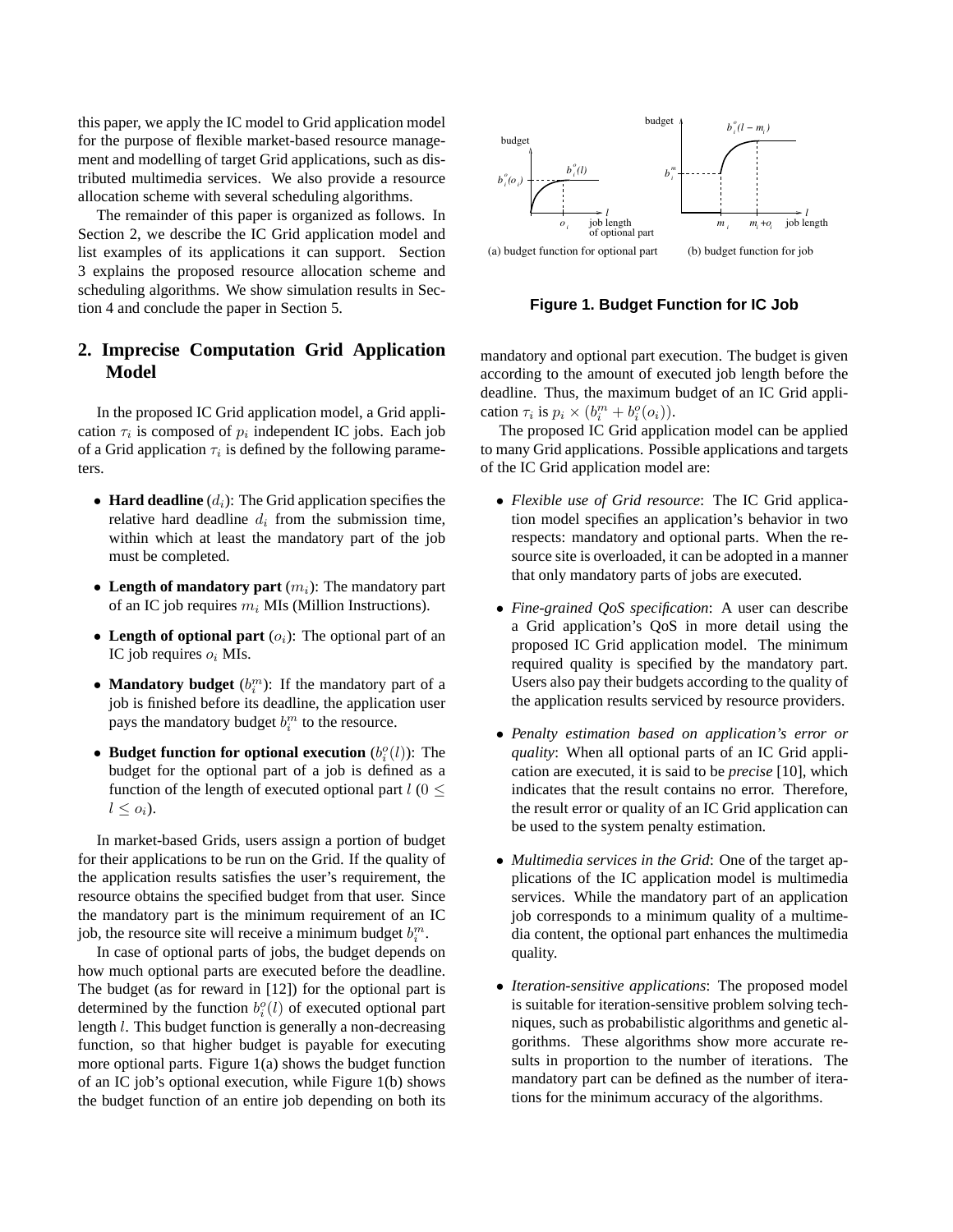

**Figure 2. Resource Allocation Procedure**

#### **3. Resource Allocation and Scheduling Scheme**

In this section, we provide a resource allocation scheme for the IC Grid application model. In addition, we provide possible approaches to schedule IC Grid applications in resource sites.

### 3.1. Workload-based Resource Allocation

In the Grid, a *resource broker* is in charge of resource allocation of Grid applications. Figure 2 shows an IC Grid application execution procedure through the resource broker. A user submits a new IC Grid application to the resource broker (step 1). When the resource broker receives the application, it requests the estimated amount of workload that each resource provider can complete (step 2). After all estimated workloads are received, the resource broker allocates the Grid application to the resource site which can complete more parts of applications (step 3, 4). When the application is completed, the resource broker sends the result from the resource site to the user (step 5, 6).

The amount of workload that each resource provider can complete by the new IC Grid application is defined as the difference between the estimated budget of the schedule including this new application and that of the original schedule without the application. Resource providers can produce different workloads for a given IC Grid application due to many aspects, such as system capacity, current load, and so on. We will suggest several scheduling algorithms and workload estimation in the following subsections.

## 3.2. Scheduling Scheme of IC Grid Applications

The proposed scheduling of IC Grid applications is based on *Mandatory First* policy in order to support the minimum qualities of as many applications as possible. The scheduler or dispatcher selects a job that requires mandatory part execution first. As long as there is no waiting job requiring mandatory part execution, it executes optional parts



**Figure 3. IC Grid Application Scheduling Scheme within a Resource**

of jobs. Figure 3 shows the scheduling scheme in a resource site. We assume that a resource site manages two common waiting queues for multiple processing elements: *Mand-Queue* for jobs requiring mandatory part execution and *Opt-Queue* for jobs with optional part execution.

When a new IC job arrives at the resource site, the scheduler allocates the job to a free processor. If all processors are busy, the scheduler preempts a job whose priority is lower than the new job. The preempted job is sent to either *Mand-Queue* or *Opt-Queue*. If the new job cannot preempt a job, it is inserted in *Mand-Queue* and waits to be run.

When a job finishes its execution, the resource site receives the budget according to the job's budget function. When the mandatory part of a job completes, it is inserted to *Opt-Queue*. On the contrary, the job which finishes its optional part is returned to the user. Once the deadline of a job expires, the resource site does not execute the job any more and returns the result at the time to the user.

#### 3.3. Priority Assignment Schemes

The priority assignment scheme for mandatory part jobs is EDF (Earliest Deadline First) in order to meet the deadlines of jobs. Thus, the dispatcher selects the mandatory part jobs with the earliest deadline in *Mand-Queue* if there is an idle processing unit. We also provide three scheduling schemes for jobs with optional parts: EDF, HBF, and Time-Share. In Section 4, we show simulation results of those schemes.

- *EDF*: Since all jobs have their hard deadlines, EDF policy can show a good performance in terms of the number of jobs meeting their deadlines.
- *HBF (Highest Budget-rate First)*: HBF assigns higher priorities to jobs with higher budget rates. The instant budget rate of a  $\tau_i$ 's job is defined as the derivative of  $b_i^o(l)$ :  $\frac{db_i^o(l)}{dl}$ , where l is the current executed job length.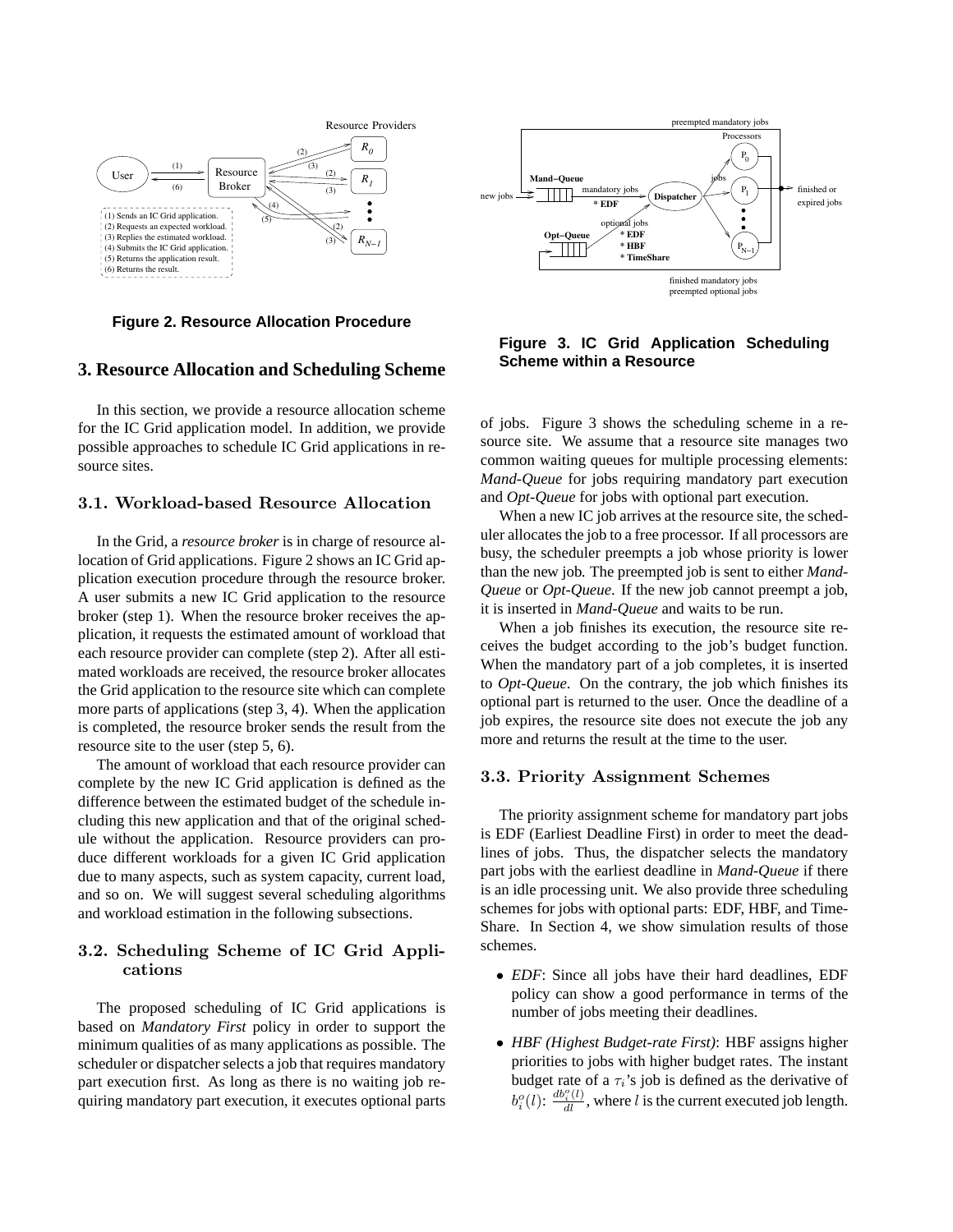Since the instant budget rate changes for a short time, it cannot be used as a metric of priority. Thus, we define the *budget rate* of an job as  $b_i^o(o_i) - b_i^o(0)$  and selects the job with the highest budget rate.

• *TimeShare*: It is a time sharing scheme between remaining jobs. Suppose that there are  $p$  processors available and  $n<sub>o</sub>$  jobs requiring optional part execution. If  $p \geq n_o$ , each job is executed on one processor. If  $p < n_o$ , however,  $\lceil n_o/p \rceil$  or  $\lfloor n_o/p \rfloor$  jobs are executed on each processor in time sharing mechanism.

# 3.4. Workload Estimation

The budget estimation of a given application set is obtained by pre-scheduling of the application set. First, the finish times of all jobs with mandatory part execution are calculated by EDF policy such that each job in the priority order is assigned to the processor with the shortest service time. It requires  $O(n_r \times n_\tau)$  time complexity, where  $n_r$  and  $n<sub>\tau</sub>$  are the number of processors and that of IC jobs respectively. Next, service times of all jobs requiring optional part execution can also be calculated similarly.

If the resource provider receives a workload request of a new IC Grid application, it calculates the budget by the current application set and that of the new application set including the new IC Grid application. If resource site is unable to complete the mandatory part of any job due to the lack of capacity or its current commitment, it will not accept the new application.

# **4. Simulation Results**

In this section, we simulate the proposed resource allocation policies using the GridSim toolkit [13, 14]. We simulate six resources, each having different system performance with a total of 144 processors as shown in Figure 4(a). The generated workload consists of 1000 IC Grid applications. Each application parameters are generated as shown in Figure 4(b). The interarrival time between two consecutive applications is generated by Poisson distribution with a mean time of 5 minutes. The simulated budget functions are linear functions with different budget rates, as shown in Figure 4(c).

In the simulation results shown in Figure 5, we vary the deadline laxity from 10% to 80% more than the average execution time. The proposed resource allocation schemes based on Mandatory First policy are denoted as **MF-EDF**, **MF-HBF**, and **MF-TimeShare**, each having different optional part scheduling algorithms: EDF, HBF, and Time-Share, respectively. In order to compare the previous hard deadline application model, we simulate **Hard-M+O** with



**Figure 4. Simulation Environments**

the computation requirement with both mandatory and optional parts, and **Hard-M** with only mandatory parts. Both schemes use EDF policy to schedule applications.

As indicated in Figure 5(a), **Hard-M+O** only accepts less than half of applications. The proposed schemes, however, accept about 80% applications due to their flexible scheduling policy. Since **Hard-M** only executes the mandatory part of applications, it shows 100% acceptance rate but provides low profit. As shown in Figure 5(b), the proposed schemes provide more profits to the system due to their flexible use of resource based on the proposed IC Grid application model. In overloaded environments (in case of 10% and 20% of deadline laxity), proposed algorithms show better performance compared to hard deadline models.

Next, we evaluate the impact of budget rate to total profit. In Figure 6, deadline laxity of each application is randomly generated from 10% to 50%. The budget rate of optional part is varied from the average  $0.05b_i^m$  to  $0.3b_i^m$ . In lower budget rates, **Hard-M+O** produces even less budget than **Hard-M** because it schedules all the optional parts for low budgets. The proposed schemes show better performance due to its flexible scheduling.

#### **5. Conclusions**

In this paper, we proposed a new IC Grid application model for flexible market-based resource management. An IC Grid application consists of multiple independent jobs with mandatory and optional parts. If the mandatory part of an IC job meets the deadline, the mandatory budget is given. The optional part produces an additional budget in proportion to the amount of execution, which is specified by the budget function for the optional part. The proposed model